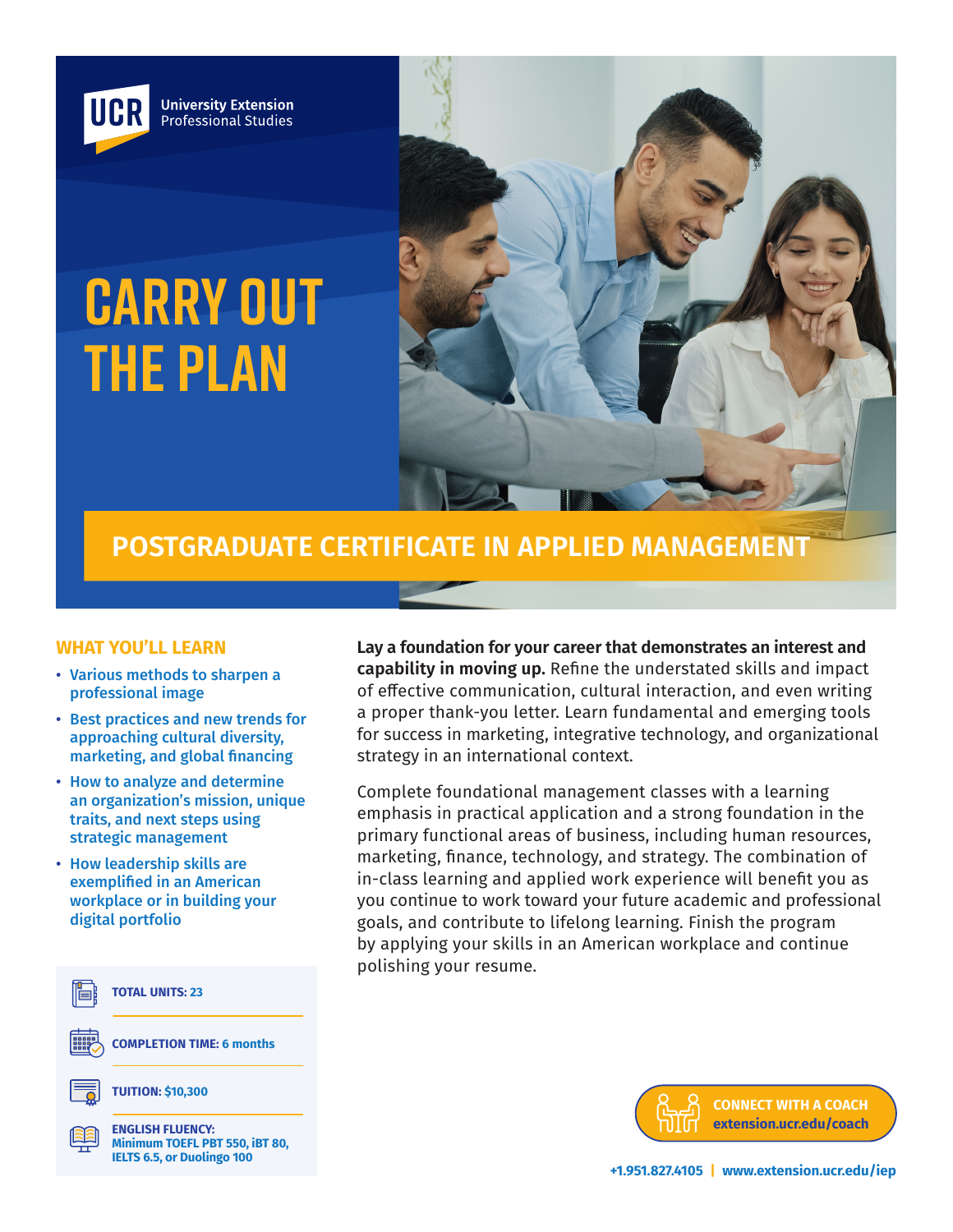

**TOTAL UNITS: 23 COMPLETION TIME: 6 months TUITION: \$10,300** 

**ENGLISH FLUENCY: Minimum TOEFL PBT 550, IBT 80, IELTS 6.5, or Duolingo 100**

# **POSTGRADUATE CERTIFICATE IN APPLIED MANAGEMENT**



# **TAKE YOUR CAREER TO A HIGHER LEVEL**

Now that you've earned your Bachelor's degree, or completed 3 years of your undergraduate degree, we want to help you differentiate yourself from others in your field. Our Postgraduate Certificates and Diplomas provide in-depth knowledge and on-the-job experience that will give you a unique advantage when applying for jobs. We've identified several key industries with great career potential. Take advantage of living and studying in a vibrant university community. Create new career opportunities—study with experts in your field, explore management specializations in-depth, gain a guaranteed U.S. internship, and leave UCR with a gold-standard UC diploma and work experience at an American company.

While there are as many paths to follow, as there are reasons to follow them when approaching continuing education, there is enormous value in terms of time, financial investment, and personal flexibility while gaining practical training from working professionals in your industry that extends beyond the theory of the classroom and into the real world.

#### **KEY BENEFITS INCLUDE:**

- UC Quality Curriculum
- Enhanced Employability
- Intercultural Management **Competencies**
- Instruction from Professional Leaders in the Industry
- Professional Endorsements

## **PROGRAM FLOW**

COMPLETION OF THE POSTGRADUATE CERTIFICATE IN MANAGEMENT

#### INTERNSHIP

## **DREAM BIG. STUDY IN CALIFORNIA.**

Our postgraduate programs are the only one of their kind in the U.S., and are world recognized credentials.



Gain relevant work experience to add to your CV to increase your employability either here or abroad.



Benefit from an American perspective to set you apart from your competition.



Affordable, quality UC Gold Standard programs in the heart of sunny Southern California.



Acquire intercultural competencies, a global perspective, and the ability to work in collaborative teams that cross the lines of business and culture.